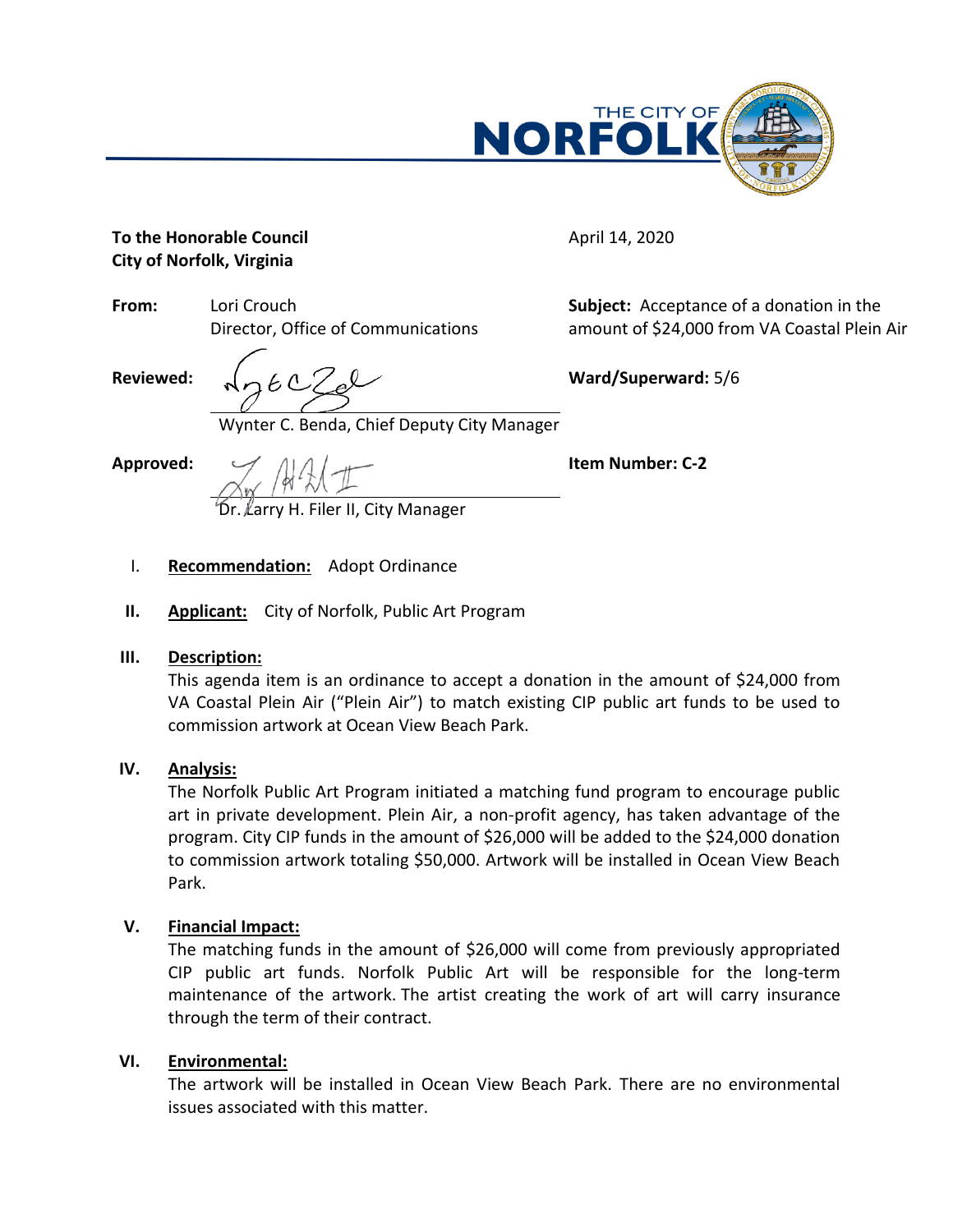#### **VII. Community Outreach/Notification:**

Norfolk Public Art is partnering with the non-profit organization, VA Coastal Plein Air, the nearby civic league, business association and neighborhood. Representatives from these organizations and the community serve on the public art planning committee.

#### **VIII. Board/Commission Action:**

The Public Arts Commission has authorized the expenditure of the matching funds. Member of the Commission will assist the partners in evaluating the proposals received.

#### **IX. Coordination/Outreach:**

This letter and ordinance have been coordinated with the City Attorney's Office and the Departments of Finance and Marketing and Communication.